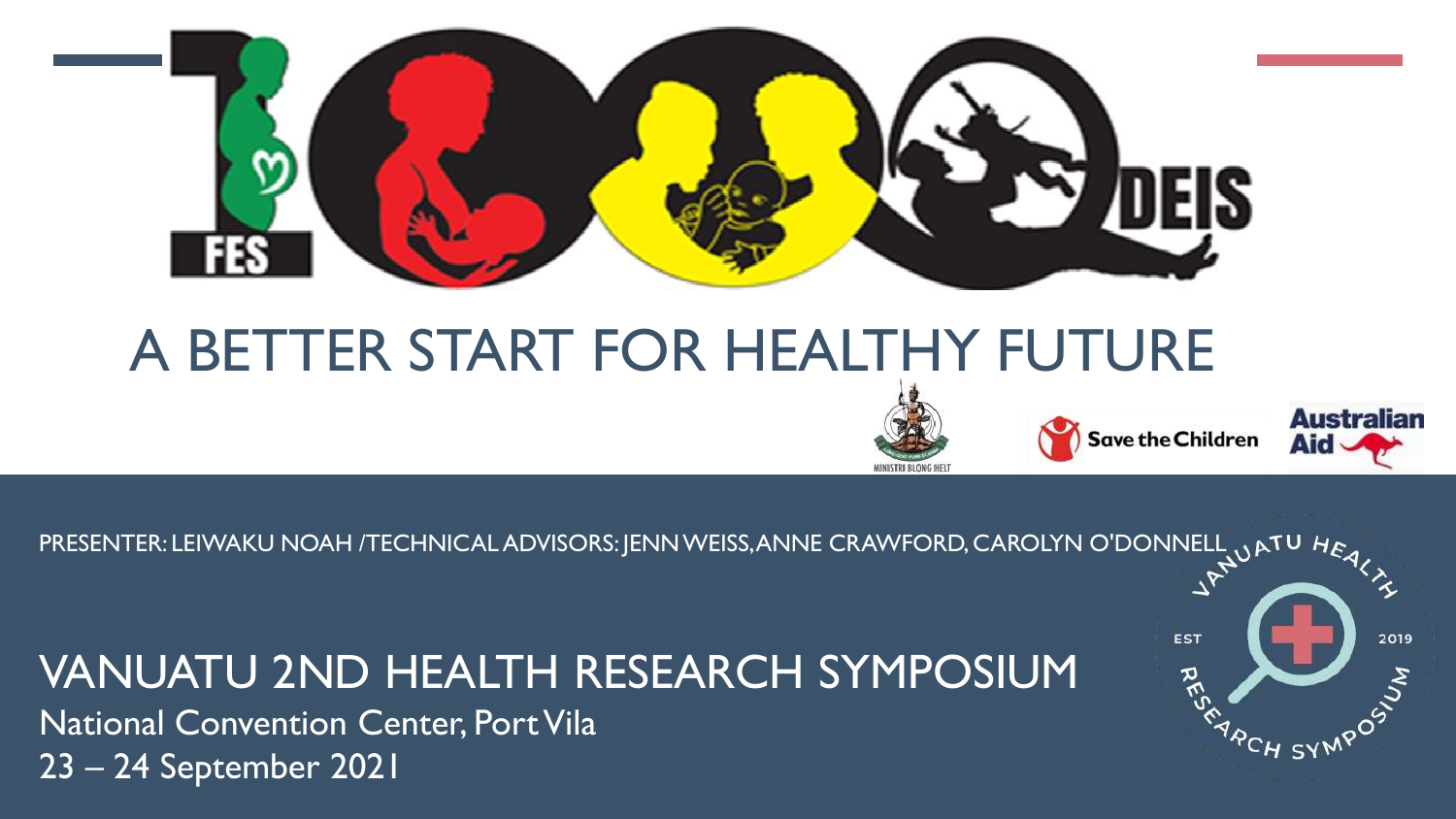# INTRODUCTION

**Funded by DFAT through ANCP (Australian NGO Cooperating Program) from 2017 – 2021**

Goal: Reduce prevalence of stunting among children 0-23 months in project areas

Outcome 1: Improved coverage of maternal nutrition, IYCF, and hygiene practices among PLW and caregivers of children 0-23 months

Outcome 2: Improved enabling environment in the community to support maternal and child nutrition

Outcome 3: Programderived evidence and recommendations considered for adoption by **MOH** 

Australiar

**Save the Children** 



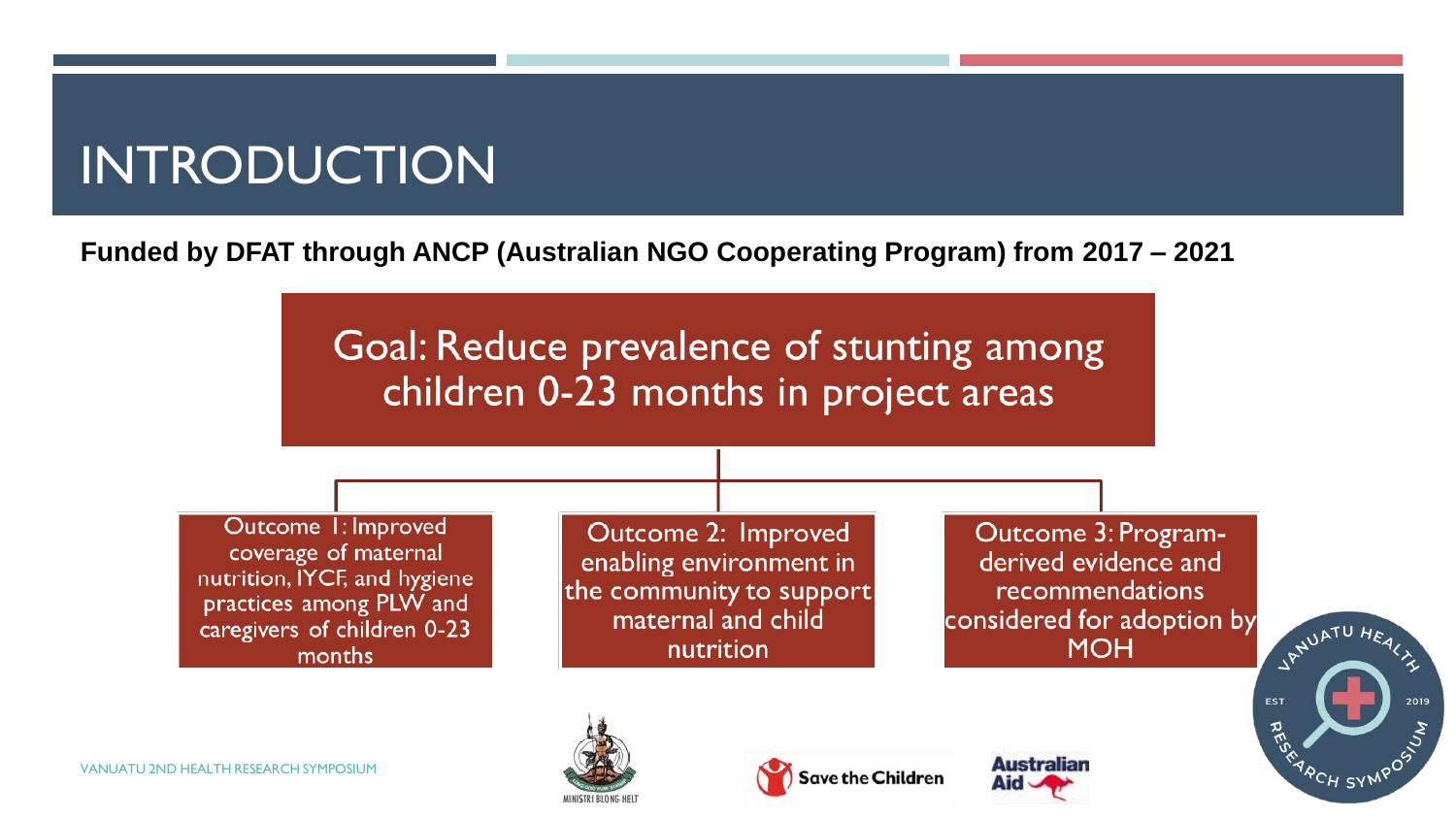## BACKGROUND

- 22 communities across Shefa & Sanma Provinces
- Communities selected based on:
	- # case of underweight reported
	- # of PLW in community
	- Existence of Aid Post
	- Lack of other nutrition programming

| <b>Province</b>   | <b>Island</b> | <b>Community</b>                                                                                         |
|-------------------|---------------|----------------------------------------------------------------------------------------------------------|
| <b>Shefa</b>      | <b>Efate</b>  | Erakor, Eton, Mele<br>Pangpang, Paunangisu,<br>Takara                                                    |
|                   | Epi           | Lopalis, Nulnesa,<br><b>Tekelele</b>                                                                     |
|                   | Nguna         | <b>Newora</b>                                                                                            |
|                   | Pele          | Launamoa                                                                                                 |
| Sanma             | Santo         | Banban, Chapuis,<br>Fimele, Lorevilko,<br>Mataloi, Narango<br>Showground, Solway,<br>Tanavusvus, Teproma |
|                   | Malo          | Avurani                                                                                                  |
|                   |               |                                                                                                          |
| Save the Children |               | <b>Australian</b>                                                                                        |



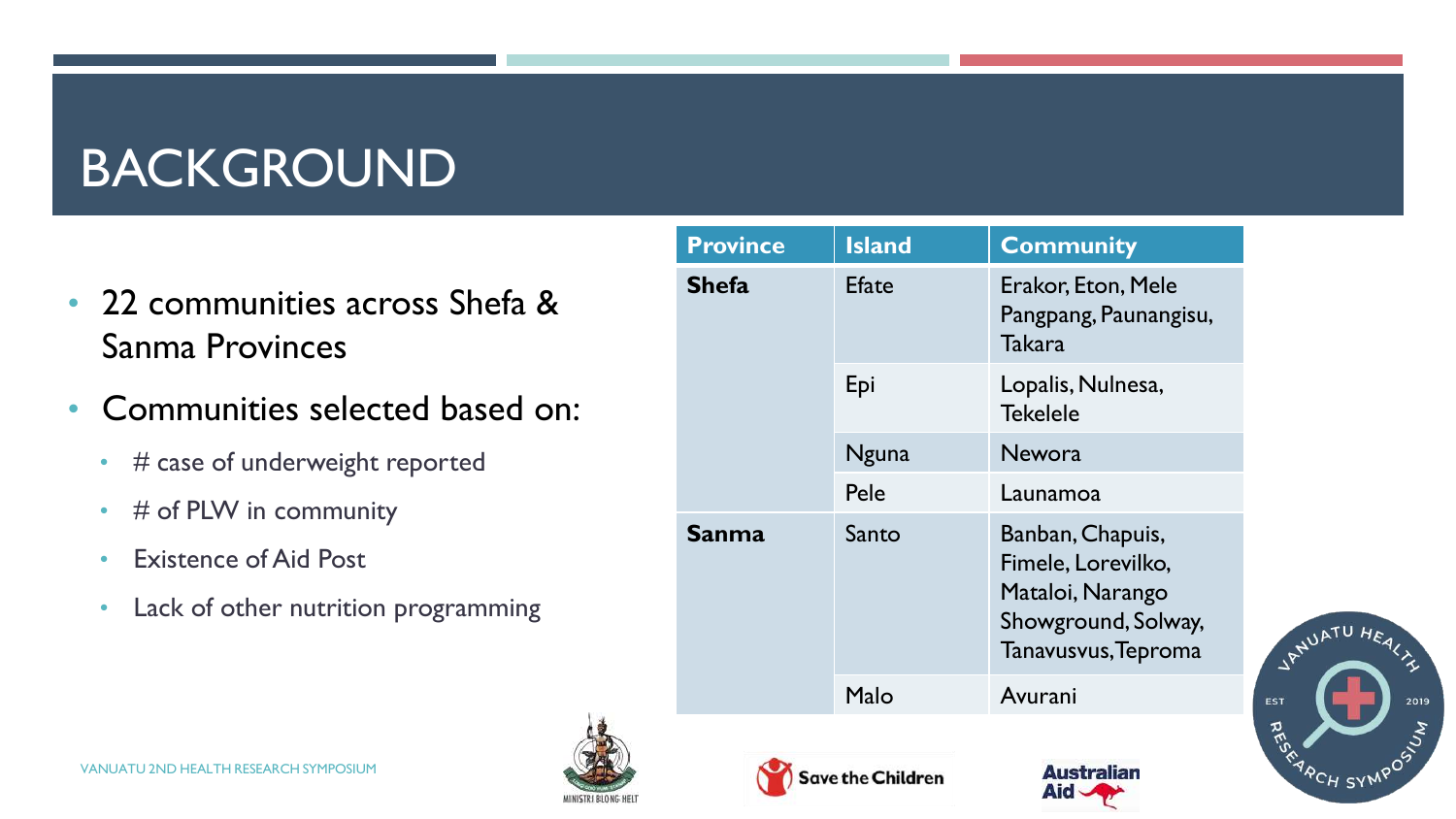#### PLANNED ACTIVITIES: OUTCOME 1 **Peer support Group Model\***

#### **Mothers' Group**



#### **Fathers' Group**



#### **Grand Mothers' Group**









**Save the Children** 

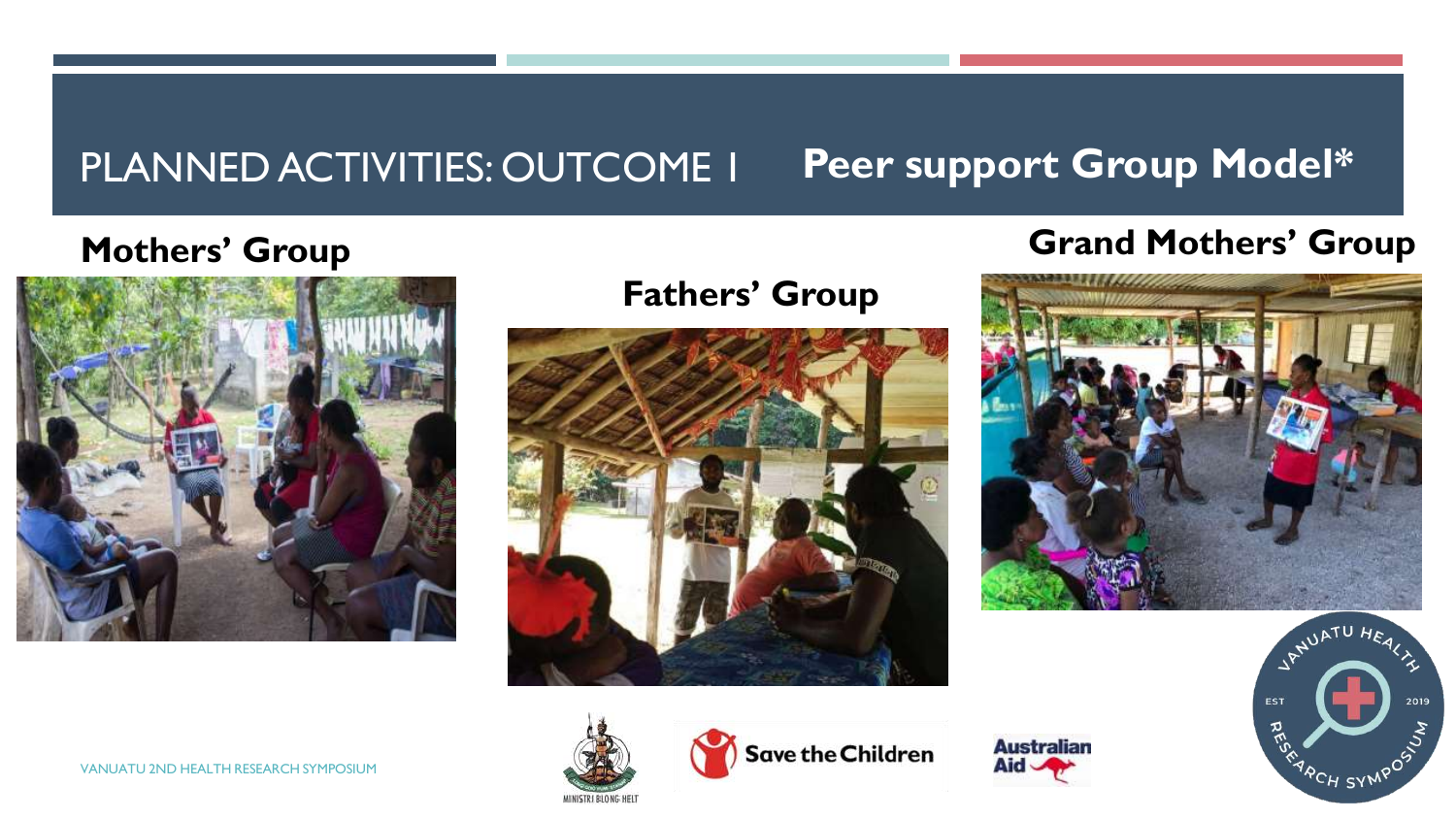#### PLANNED ACTIVITY: OUTCOME 2 **Community Action Plan**











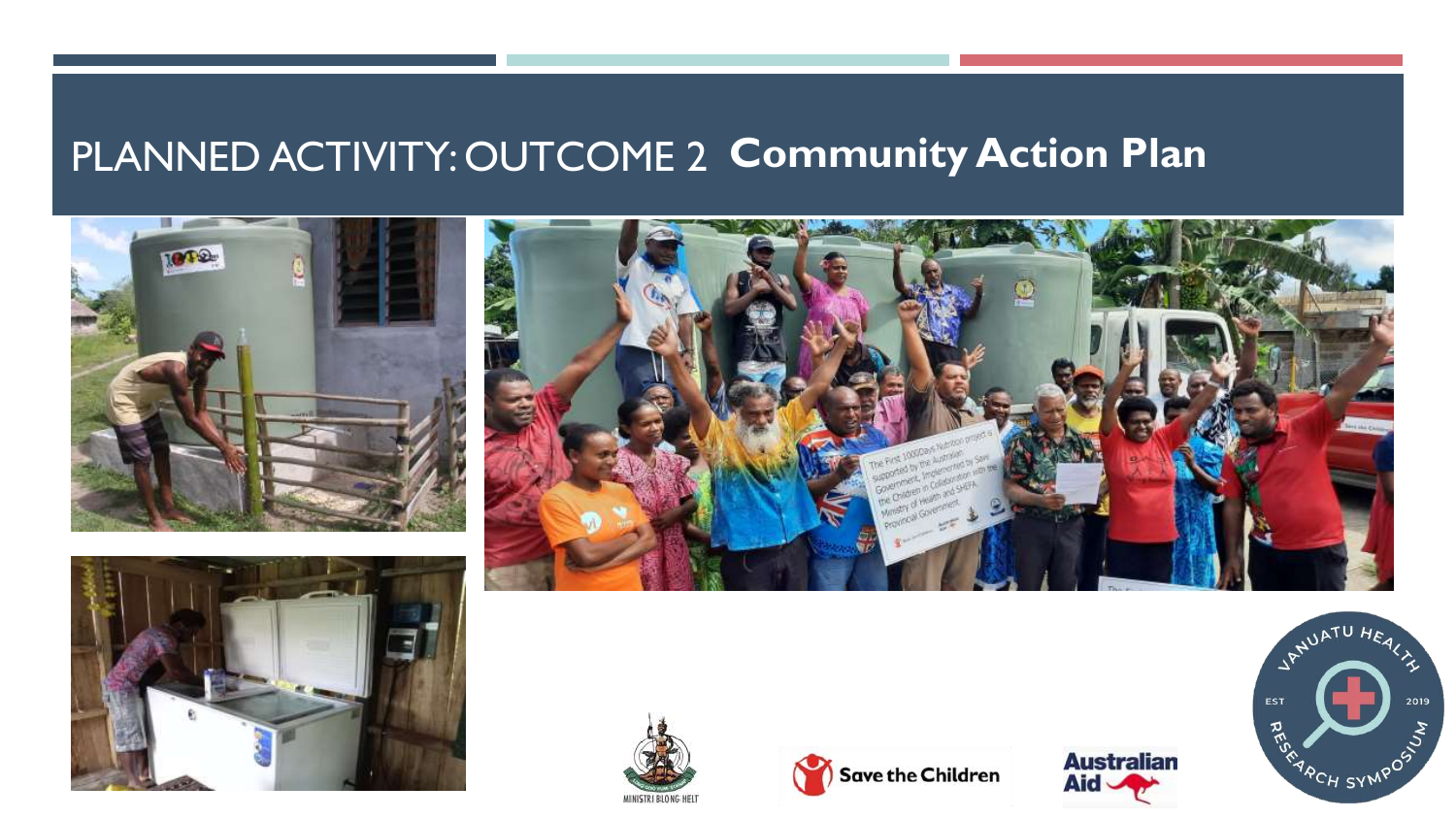### PLANNED ACTIVITIES: OUTCOME 3: **Program-derived evidence And recommendations considered for Adoption by MoH**

**Goal :** Influence national and sub national (provincial) governments to increase prioritisation and investment to reduce stunting through improved maternal and child nutrition

Generate evidence to inform the finalization and operationalization of the MOH RMNCAH Communications Strategy, including key learning in relation to equity and inclusion (rural / remote communities, male engagement, adolescents and people with disabilities)

Prevalence of stunting > 5 years from (VDHS, 2013) : 28.5%

Health sector strategy of 2017-2020 objective is to decrease stunting amongst children under five to >23.5% by 2020









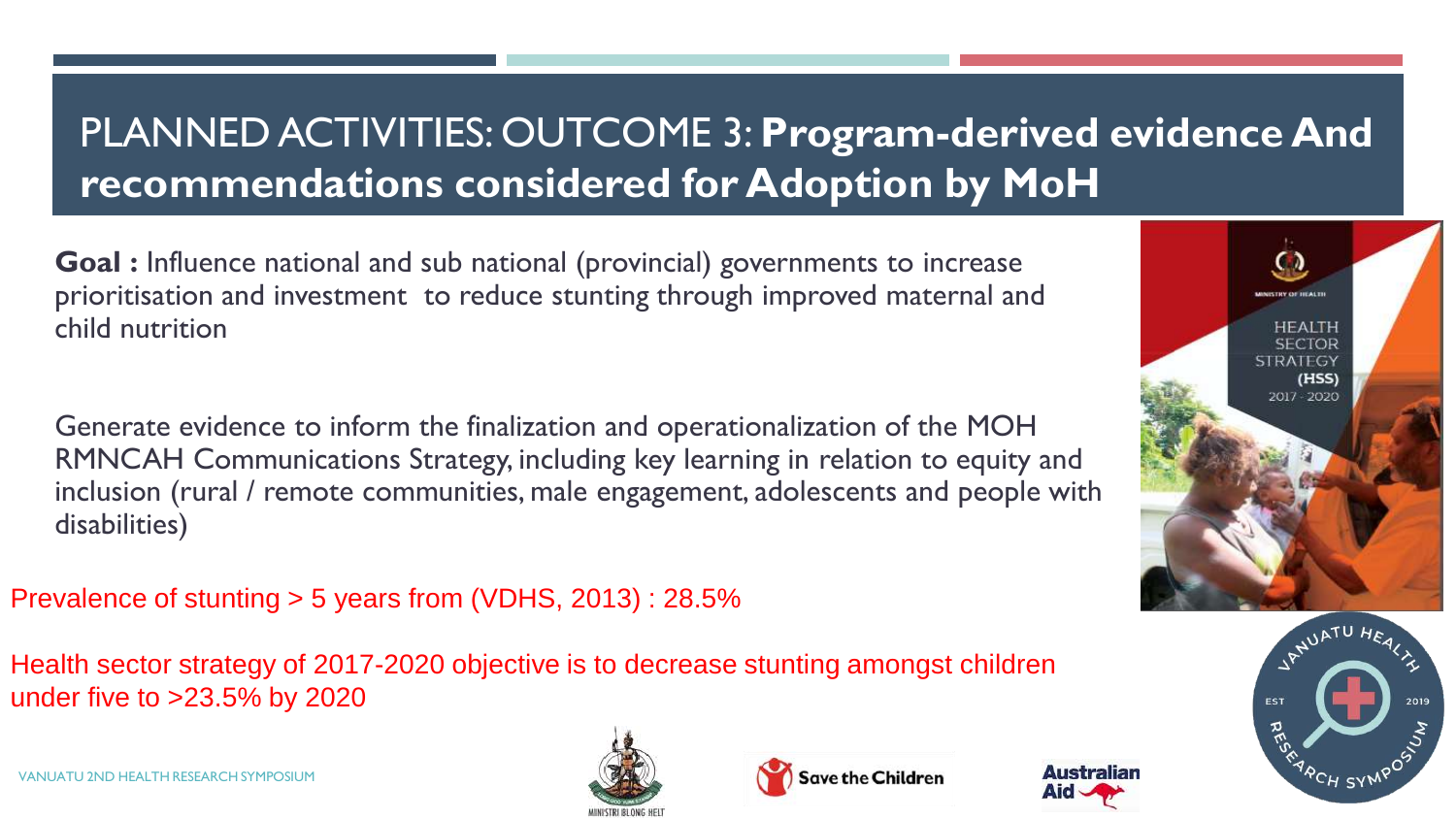### RESEARCH

### **Aim: To Measure progress towards the project goal and outcome indicators**

- Data collection methods:
- Quantitative- 150 HH survey
- Qualitative data via focus group discussions with lead mothers/ grandmothers/ fathers and key stakeholder partners





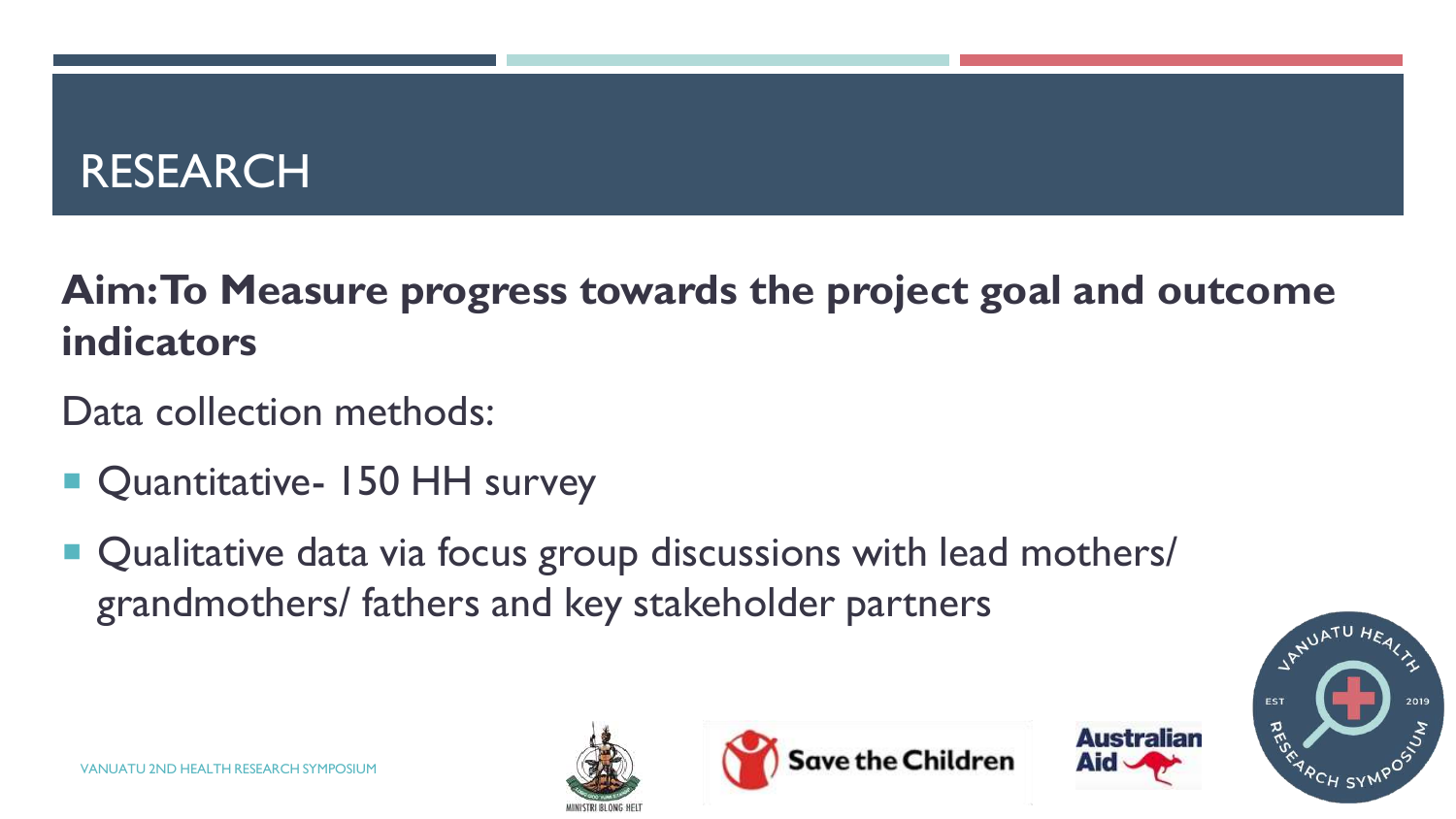#### RESEARCH FINDINGS: "LESS PROGRESS WAS MADE ON BREASTFEEDING PRACTICES"









**Australian**  $\sqrt{6}$ 

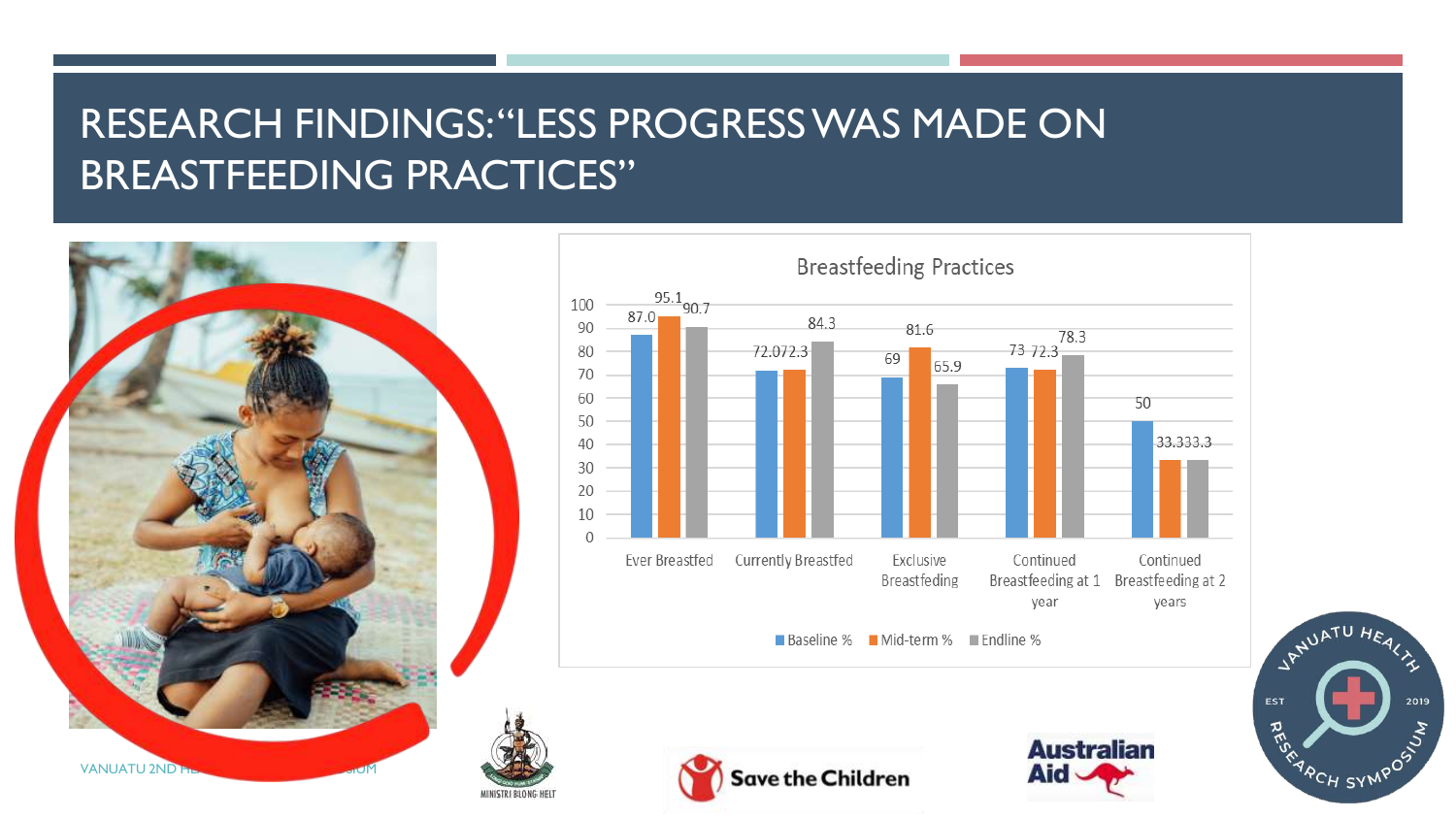#### RESEARCH FINDINGS: **"Stunting was significantly reduced in target communities"**



|                 | <b>Baseline %</b> | <b>Endline%</b> |
|-----------------|-------------------|-----------------|
| <b>Total</b>    | 20.8              | 13.8            |
| <b>Sex</b>      |                   |                 |
| <b>Male</b>     | 25.6              | 15.3            |
| <b>Female</b>   | 15.6              | 2.1             |
| <b>Province</b> |                   |                 |
| Shefa           | 21.1              | 17.6            |
| Sanma           | 17.0              | 10.0            |
| <b>Location</b> |                   |                 |
| Urban           | 18.6              | 17.6            |
| <b>Rural</b>    | 22.2              | 9.4             |





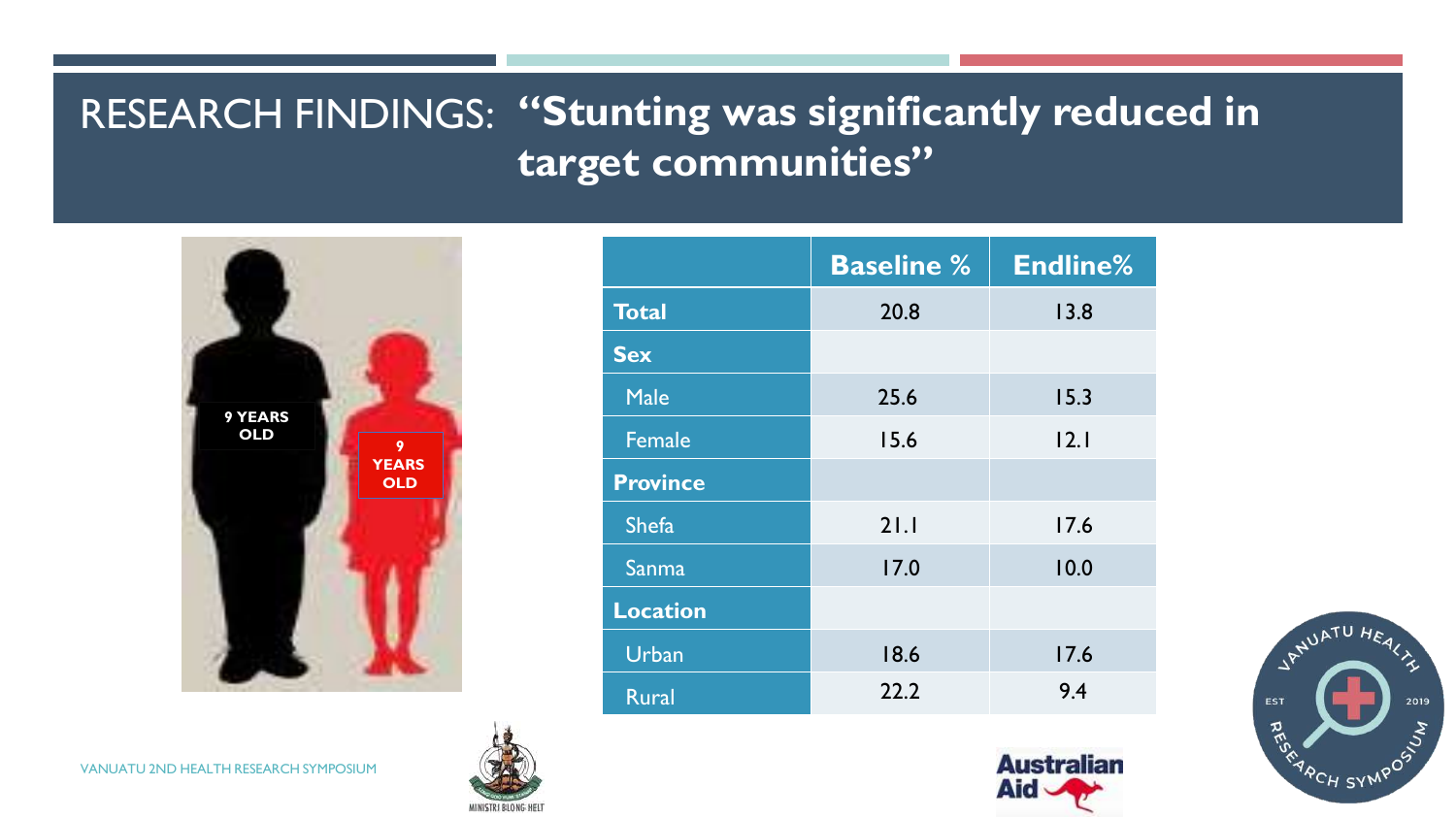### **DISCUSSION**

- **The project was successful in increasing key complementary feeding** practices but less so in breastfeeding practices
- **Stunting is higher in urban areas which may partially be explained by** challenges with working mothers (who aren't able to breastfeed)







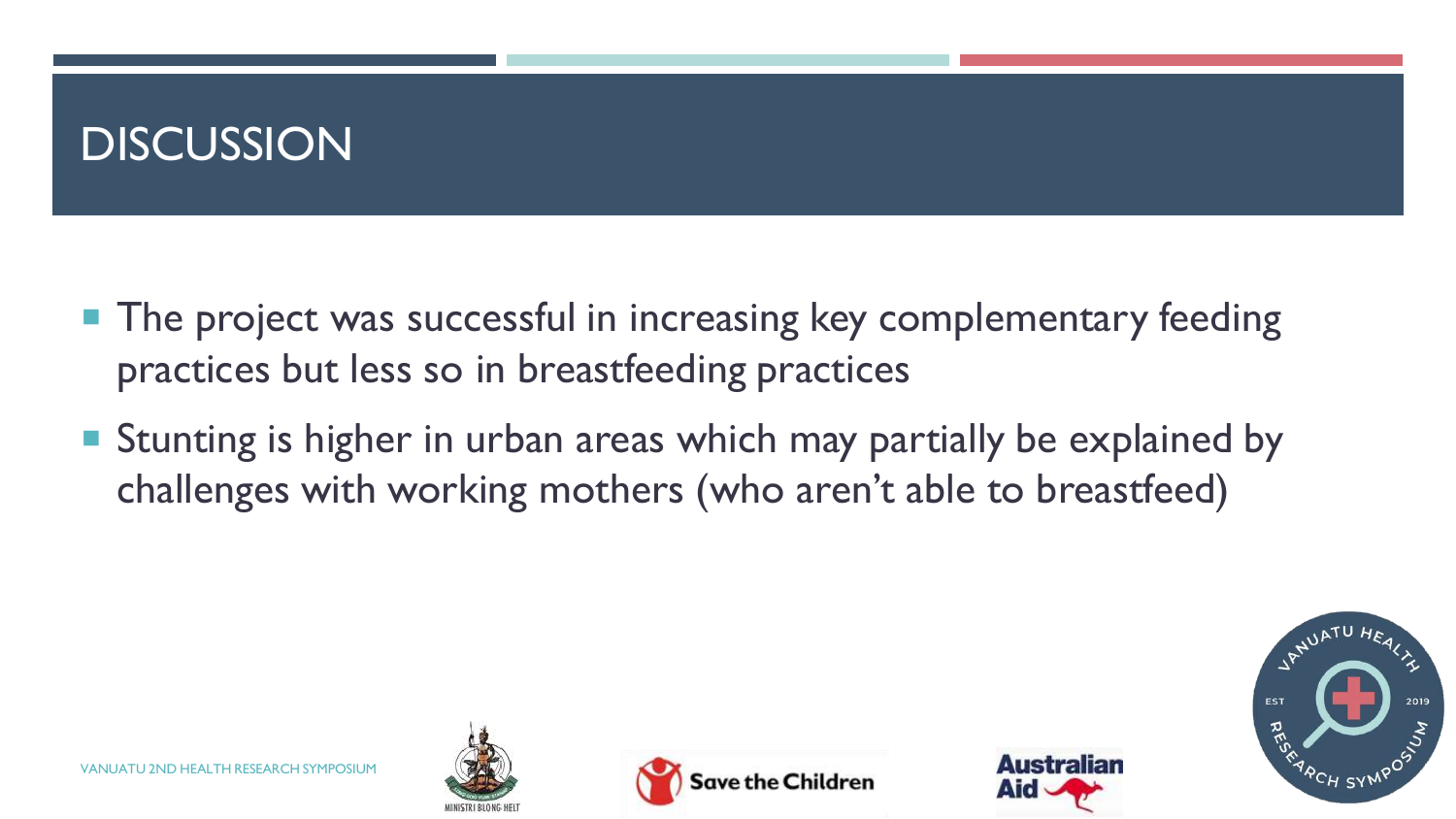### RECOMMENDATIONS / IMPLICATIONS

- **The data shows that community-based, behavior change approaches** are successful at reducing stunting.
	- Strongly recommend MOH to invest more in this area( CBC) and scale up Peer Support Group approach
	- **Potential to also adopt the approach to reduce NCD and other public health** issues in Vanuatu



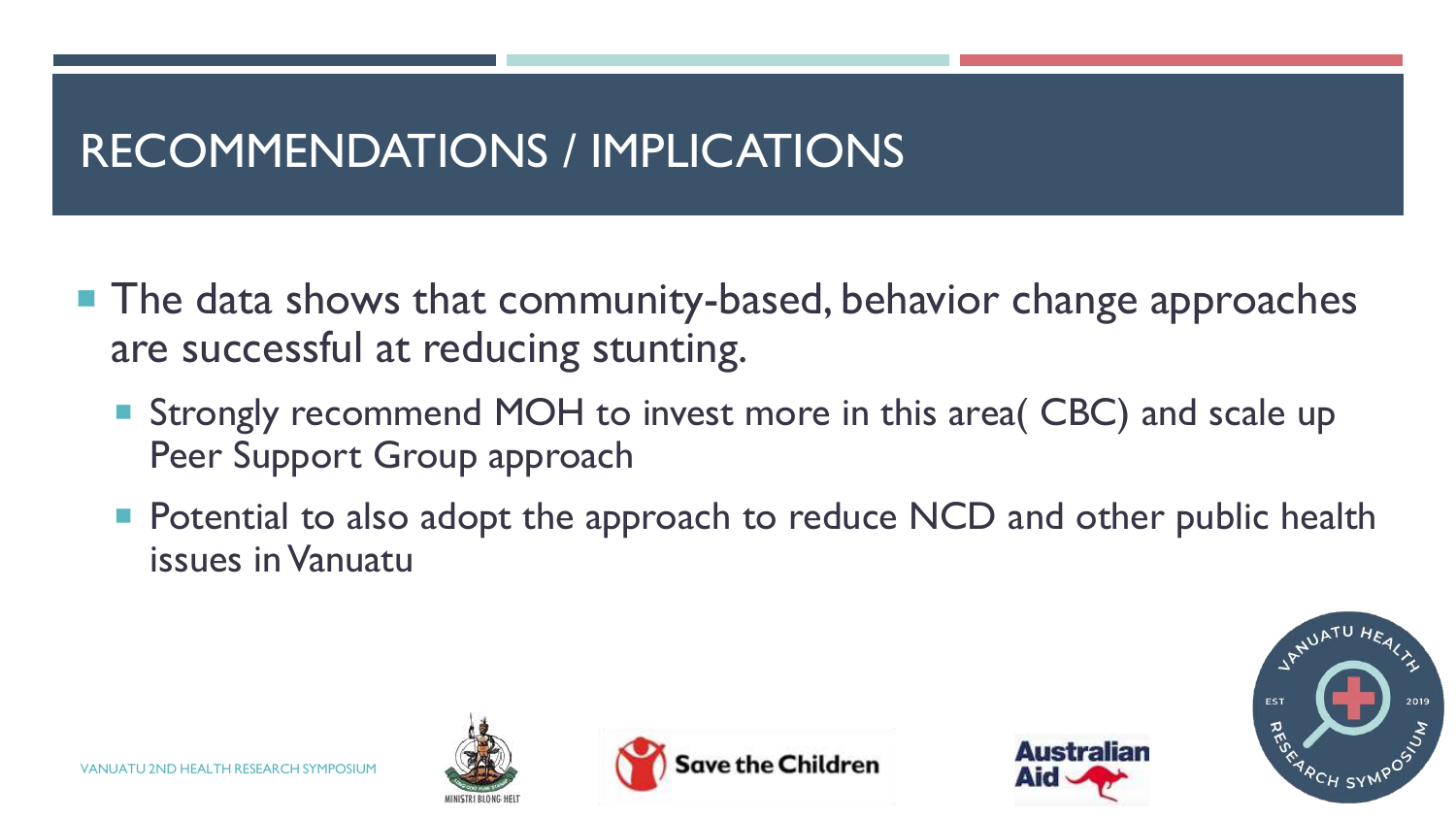## ACKNOWLEDGEMENTS

- Our project funders, the Australian government
- Our project communities and survey participants
- **Ministry of Health & other provincial partners**
- **Health Research Symposium committee**